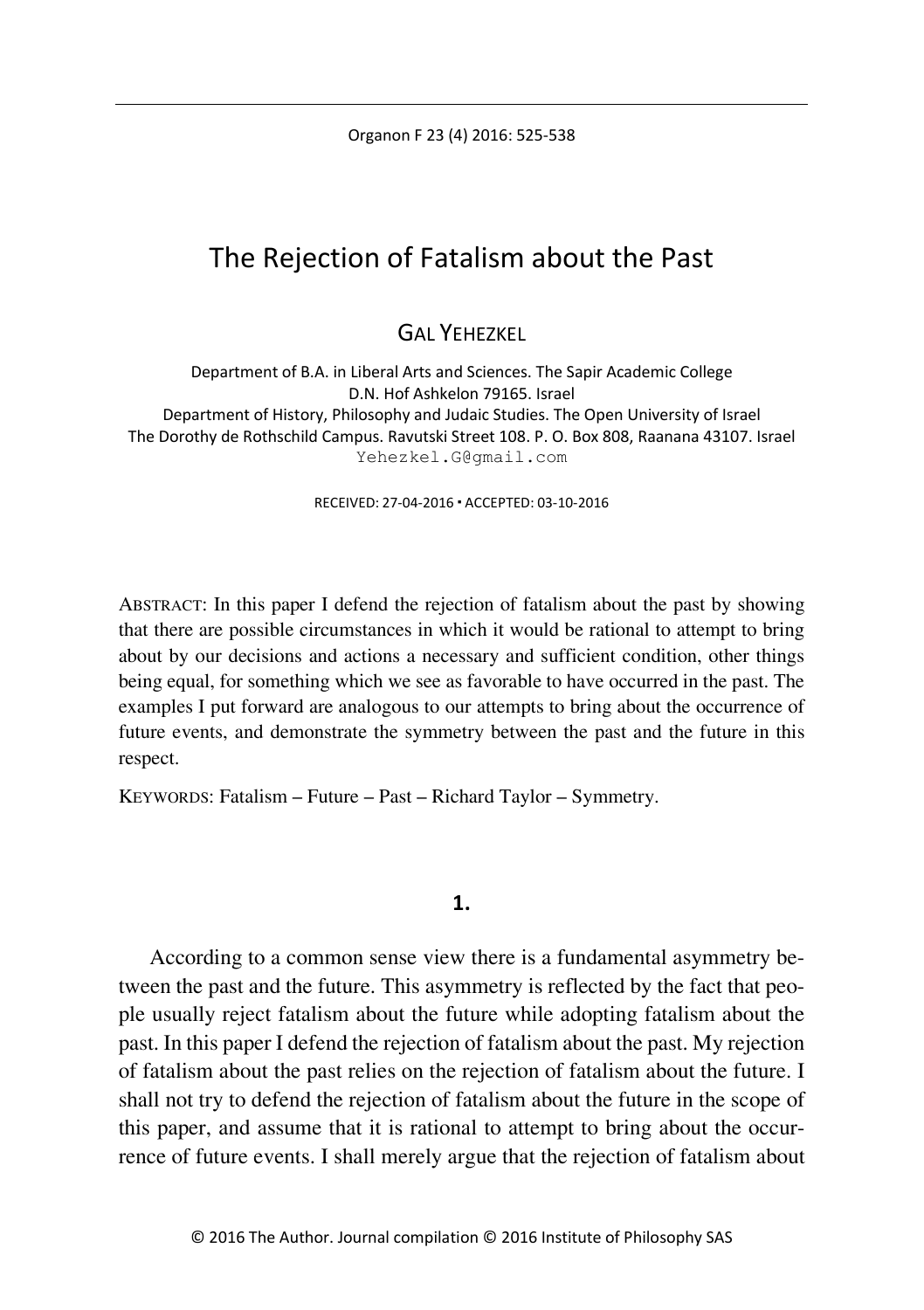the future implies the rejection of fatalism about the past. While there is an asymmetry between the past and the future in respect of their relative independence of our decisions and actions, for the past is more independent of our decisions and actions than the future, this is a difference of degree rather than a difference of kind.

The term "fatalism" is used in different ways by different writers and in different contexts. Taylor defines fatalism about the future as the view that one cannot do anything about the future (cf. Taylor 1962a, 56). If this view is not vacuous, it must have a practical implication on the way we conduct ourselves. Hence, fatalism about the future is the view that there is no point in attempting to bring about, by our decisions and actions, future occurrences. In analogy, fatalism about the past is therefore the view that it is irrational to attempt to bring about, by our decisions and actions, past occurrences. Hence, rejecting fatalism about the future implies rejecting the analogous attitude towards the past. (For a similar claim, see Markosian 1995).

I should stress that I do not argue that we have the power to change the past, that is, to make happen what did not in fact happen, as Taylor sometimes carelessly describes the rejection of fatalism about the past (see Taylor 1962b, 26). This involves a contradiction, just like the analogous claim about the future, which states that we can change the future (cf. Makepeace 1962, 29).

Furthermore, I do not argue that it is possible to influence the past—a claim which involves a reversed causality. The possibility of reversed causality was interestingly suggested by Taylor himself in an earlier paper (see Chisholm & Taylor 1960). However, I believe that the idea of a reversed causality involves a contradiction. This is not due to any inherent asymmetry between the past and the future, but because of an asymmetry in the concept of causality, according to which a cause always precedes its effect (cf. Hume 1978, 76). I shall not attempt, in the scope of this paper, to defend this claim. Due to the fact that the conceptual possibility of backwards causation is debatable, I shall assume for the sake of the argument that backwards causation does not occur.

Without committing to a general account of causation in terms of necessary and sufficient conditions, in many circumstances in which we attempt to bring about a future event we consider our action as a necessary and sufficient condition, other things being equal, for the occurrence of this event. Hence, I argue that just as it is rational in certain circumstances to attempt to bring about by our decisions and actions a necessary and sufficient condition for something to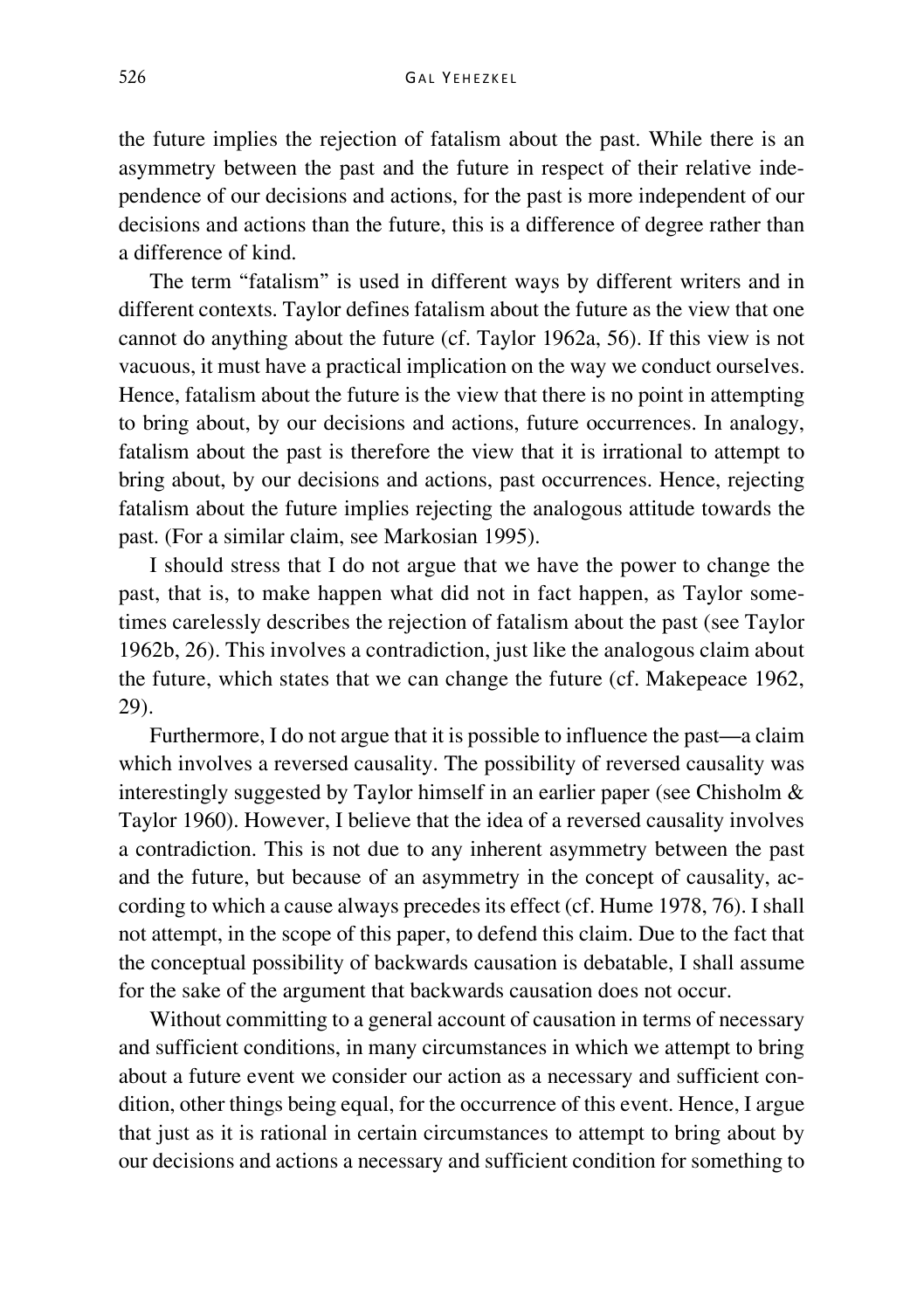occur in the future (that is, to affect the future), there are possible circumstances in which it is rational to attempt to bring about by our decisions and actions a necessary and sufficient condition for something to have occurred in the past. Notice that I do not argue that it is possible to bring about, by our decisions and actions, past occurrences. This claim involves backwards causation, due to the fact that "bring about" is a causal term, which in this paper I assume is impossible. Rather, I argue that it is possible to *bring about future* occurrences, whether they are our actions or effects of our actions, that are a necessary and sufficient condition for something to have occurred in the *past*.

This analogy may seem disappointing in light of previous attempts to establish the possibility of backwards causation. For an attempt to establish the symmetry between the past and the future which discards the element of causality seems to relinquish from the analogy an important aspect of our attempt to influence the future, and thus is in danger of reducing into triviality.

I agree that without the element of causality some of the examples found in the literature of alleged backwards causation reduce into triviality. However, this is not due to the lack of the causal element, but rather because they neglect the most important aspect of our attempts to influence the future. That is, they fail to show that there are possible circumstances in which one should *take into account*, while deciding how to act, the need to bring about a necessary and sufficient condition for the occurrence of past events. Nerlich, for example, who claims that we actually are continually doing things that make earlier things have happened, flatly denies that actions can ever be *intended* in order to make things have happened (cf. Nerlich 1994, 247; 269; 271). Lacking this element, all these claims remain purely theoretical, devoid of any implication on our attitudes towards past events or any practical implication on the way we conduct ourselves in the world.

I show in what follows that there are circumstances in which one *should take into account*, while considering what to do, the need to bring about by our decisions and actions a necessary and sufficient condition for a favorable past event. That is, in this paper I defend the rejection of fatalism about the past by showing that there are possible circumstances in which it would be rational to attempt to bring about by our decisions and actions a necessary and sufficient condition, other things being equal, for something which we see as favorable to have occurred in the past. The examples I put forward are analogous to our attempts to bring about the occurrence of future events, and demonstrate the symmetry between the past and the future in this respect.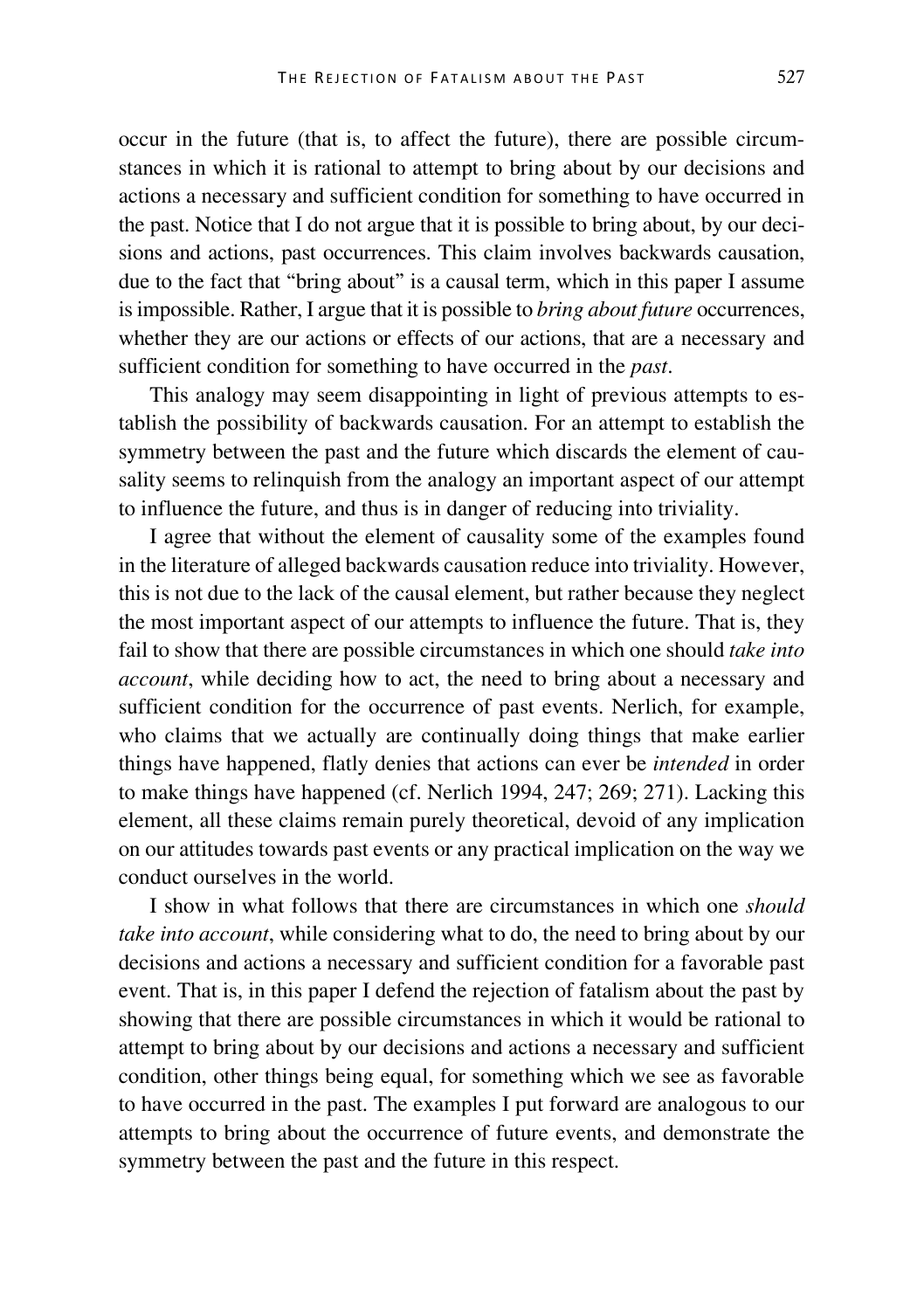In section 2, I argue that Taylor (1962a) has relied on a false analogy in order to support the seeming absurdity of rejecting fatalism about the past. I show that once the analogous scenario for our attempt to shape the future is correctly formulated, not only it does not describe an absurdity, it actually describes a surprisingly trivial scenario. In section 3, I present examples for possible circumstances in which it would be rational to attempt to bring about by our decisions and actions a necessary and sufficient condition for something to have occurred in the past. If there is an asymmetry between the past and the future in this respect, it is simply a matter of contingent fact that the future is more susceptible to our decisions and actions than the past. I summarize the conclusion of my paper in section 4.

### **2.**

Let us begin by considering a classic example, which originates from Aristotle, regarding the occurrence of a future naval battle (cf. Aristotle 1963, 19a23). Suppose that a naval commander examines two possibilities. The possibilities are either to attack the enemy tomorrow or to prevent the occurrence of any naval battle. These possibilities depend on his actions. If he issues an order to the fleet to move ahead and attack the enemy a naval battle will occur tomorrow. If he does not issue the order the battle will not occur. He decides that it would be best to attack tomorrow. In order to ensure that a naval battle will occur tomorrow, he issues an order to the fleet to move ahead and attack the enemy.

Assuming determinism, it has been argued by Taylor (1962a) that the case should be symmetrical for the past. If one rejects fatalism about the future, one should also reject fatalism about the past. However, rejecting fatalism about the past seems untenable, as Taylor demonstrated by the use of an example. Hence, Taylor adopts fatalism about both the past and the future.

Taylor's argument for fatalism about the future was criticized extensively, and is widely agreed to be unsound (see, e.g., van Inwagen 1983, 43-50). On the other hand, Taylor's criticism of rejecting fatalism about the past is widely accepted. Most philosophers have denied the alleged symmetry between the past and the future (for a recent attempt, see Diekemper 2005). Nevertheless, there are philosophers who argue for the rejection of fatalism about the past (see, for example, Nerlich 1994, 251-253). To defend this option, I show in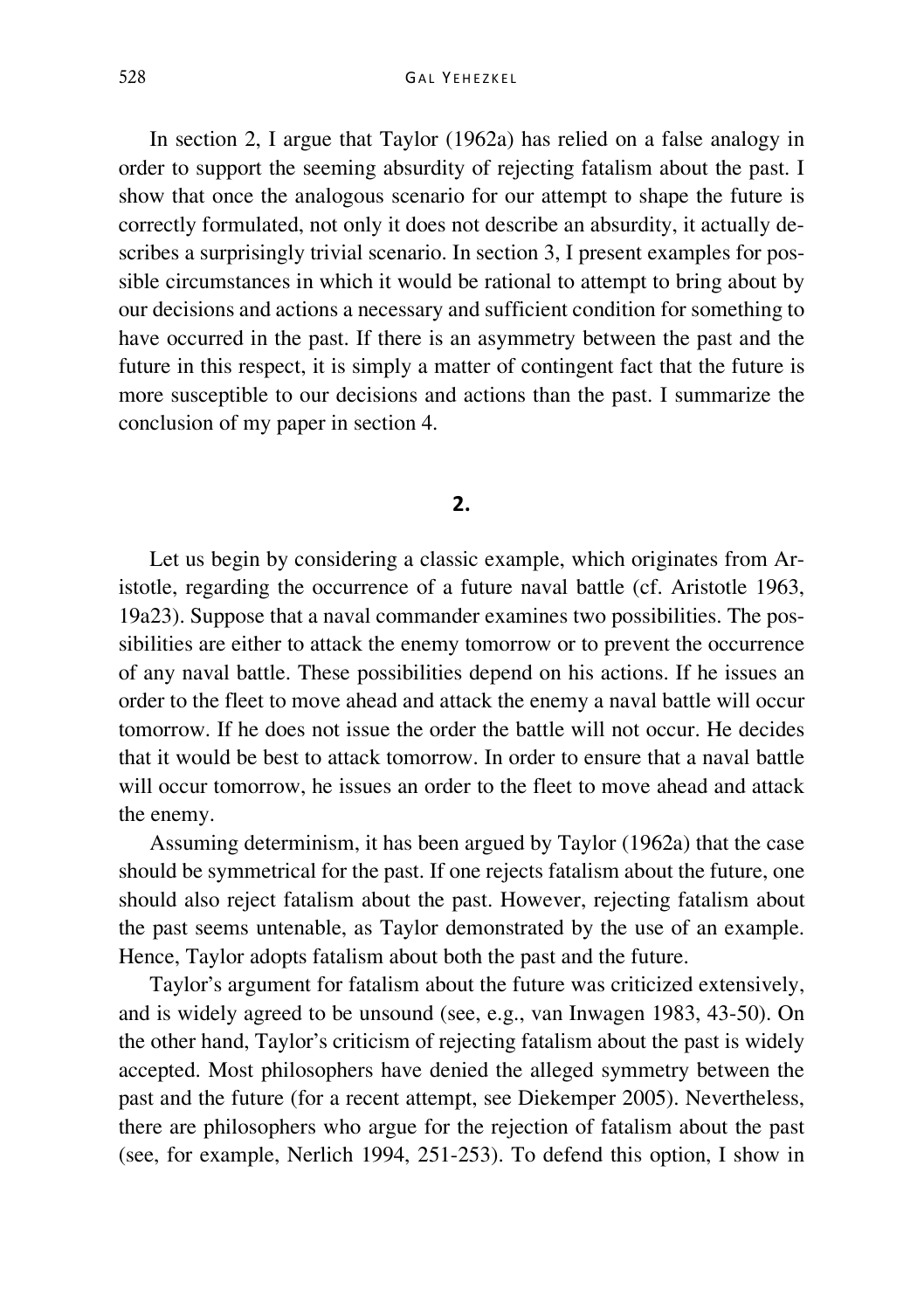what follows that Taylor has relied on a false analogy in order to support the seeming absurdity of rejecting fatalism about the past.

Taylor relies on the following example for demonstrating the alleged absurdity of rejecting fatalism about the past (Taylor 1962a, 59). Suppose that Taylor (Taylor uses the first person in his example) is about to open a newspaper. It is assumed that the headline would declare the occurrence of the battle only if it occurred yesterday, and declare otherwise if it did not occur. Let us call him seeing the first headline act *S*, and him seeing the second headline act *S*′. It is not in his powers, Taylor argues, to do *S*, or it is not in his powers to do *S*′. That is, it is not up to him what headline he will read. Taylor explains this inability by the fact that the sort of headline he would see depends on the occurrence of the naval battle, and that is not up to him (cf. Taylor 1962a, 60).

Obviously, one example cannot prove the fatalistic view of the past. There may be other examples which show that it is up to us, in certain circumstances, to influence what has happened in the past. I address this possibility in the next section of my paper. My current interest is to show that the example Taylor uses in order to demonstrate our inability to influence the past is not the correct analogy for an attempt to influence the future.

To begin with, it should be noted that Taylor's description of his actions actually insures that it is not up to him whether he does *S* or *S*′. For it is up to an agent to decide whether to read the newspaper or not, but it is not up to the agent what headline he reads. Our use of the senses depends (to some degree) on our will. We use the senses, however, to gather information about our environment, and in this respect we are merely passive observers. In this sense, it is not up to anyone what headline he reads. It is also not up to the naval commander what headline he reads about the occurrence of tomorrow's naval battle, even if it is up to him whether the naval battle occurs tomorrow.

Obviously, there is a sense in which it is up to us what we perceive. That is, we can influence what we perceive if we can influence our environment. If I can paint my walls white, there is a sense in which it can be said that it is up to me what I see when I watch the walls.

According to this interpretation of Taylor's example, it is not up to Taylor what headline he will read simply because it is not up to him whether the naval battle occurred yesterday. This is not because the past is determinate, but rather because he is not, for example, in command of the fleet. Hence, it is also not up to Taylor what headline he will read even if it is assumed that the headline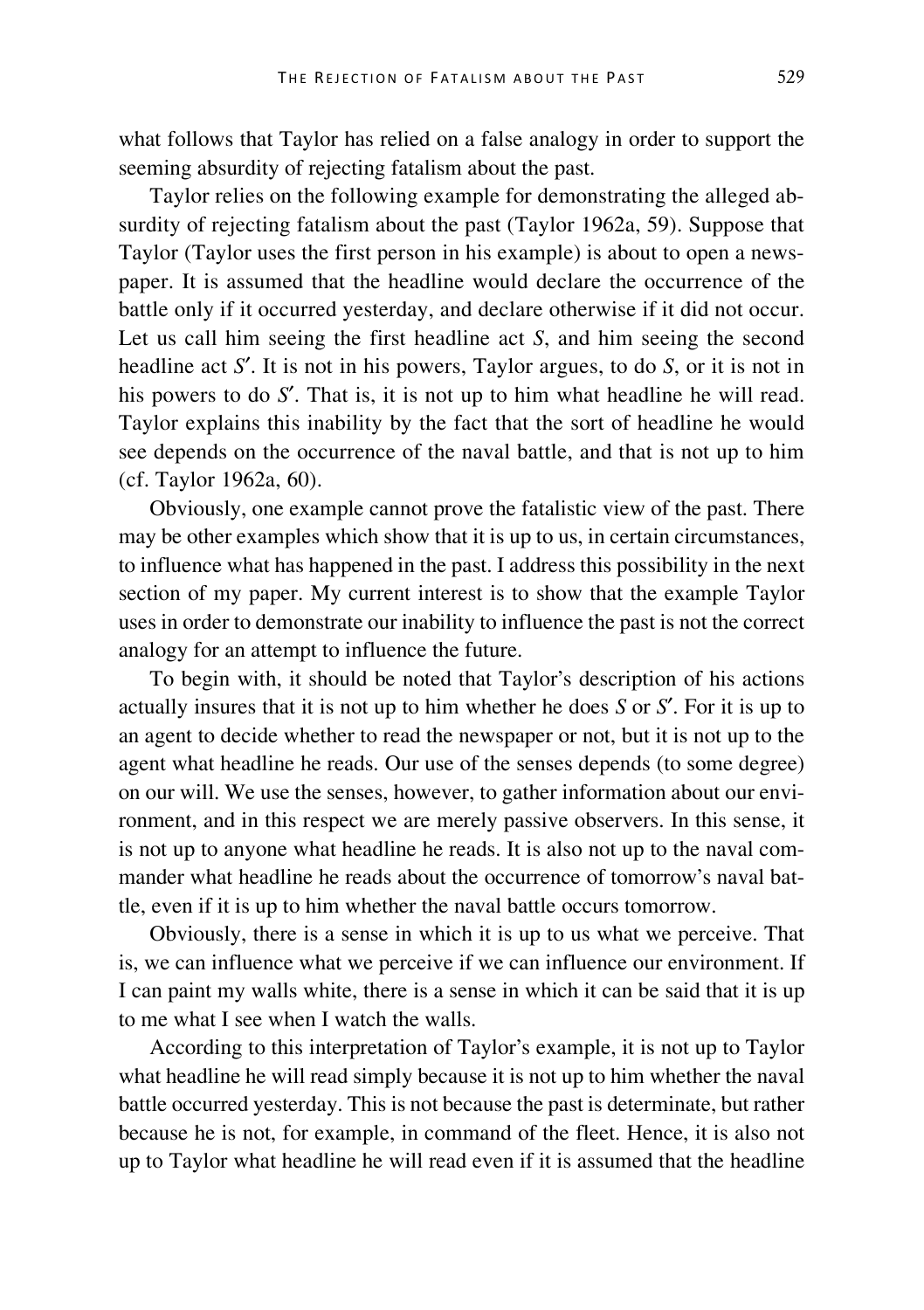correctly predicts whether the naval battle will occur *tomorrow*, simply because it is not up to him whether the naval battle will occur tomorrow. It is up to the naval commander, on the other hand, what headline he will read, in the sense that he can directly influence the occurrence of the naval battle tomorrow, by issuing an order to the troops for example.

Furthermore, Taylor's example about the occurrence of the naval battle yesterday is not analogous to his example about the occurrence of the naval battle tomorrow in another important respect. When one attempts to influence future occurrences, one wishes at time  $t_1$  to perform at time  $t_2$  an action  $A$ , which is a necessary and sufficient condition, other things being equal, for the occurrence of *O* at time t<sub>3</sub>, which one sees (at t<sub>1</sub>) as favorable, such that  $t_1 < t_2 < t_3$ .

Taylor's example for demonstrating the fatalistic view of the past, on the other hand, describes a scenario in which one wishes at time  $t_1$  to perform at time  $t_2$  an action  $A$ , which is a necessary and sufficient condition, other things being equal, for the occurrence of  $O$  at time t<sub>3</sub>, such that t<sub>3</sub> < t<sub>1</sub> < t<sub>2</sub>. In analogy, this is just like pointing to the present inability of the naval commander to have performed a past action which is a necessary and sufficient condition for a future occurrence.

After recognizing the shortcomings of Taylor's example for demonstrating the fatalistic view of the past, let us try to describe the correct analogy for the naval commander's attempt to influence occurrence of the naval battle tomorrow: The naval commander wishes now (time  $t_1$ ) to have performed at time  $t_2$ an action *A*, which is a necessary and sufficient condition, other things being equal, for the occurrence of *O* yesterday (time t<sub>3</sub>), such that t<sub>3</sub>  $lt$  t<sub>2</sub>  $lt$  t<sub>1</sub>. This action, for example, could be issuing an order this morning  $(t_2)$  for the troops to regroup following their victory.

Now that the correct analogy has been formulated, it is clear that it does not involve any contradiction or absurdity. Notice that the epistemic ignorance of the naval commander, about the occurrence of the naval battle yesterday and his actions this morning, is necessary for the analogy. For it is meaningful for the naval commander to attempt to act in order to bring about the occurrence of the naval battle tomorrow only if he does not already know that these occurrences will happen.

Admittedly, it looks strange that the subject does not know what he did this morning, but this is surely not an impossibility. This is clear if we consider the case in which an aging naval commander is reflecting on his long military career. He does not remember whether a certain naval battle occurred, about 50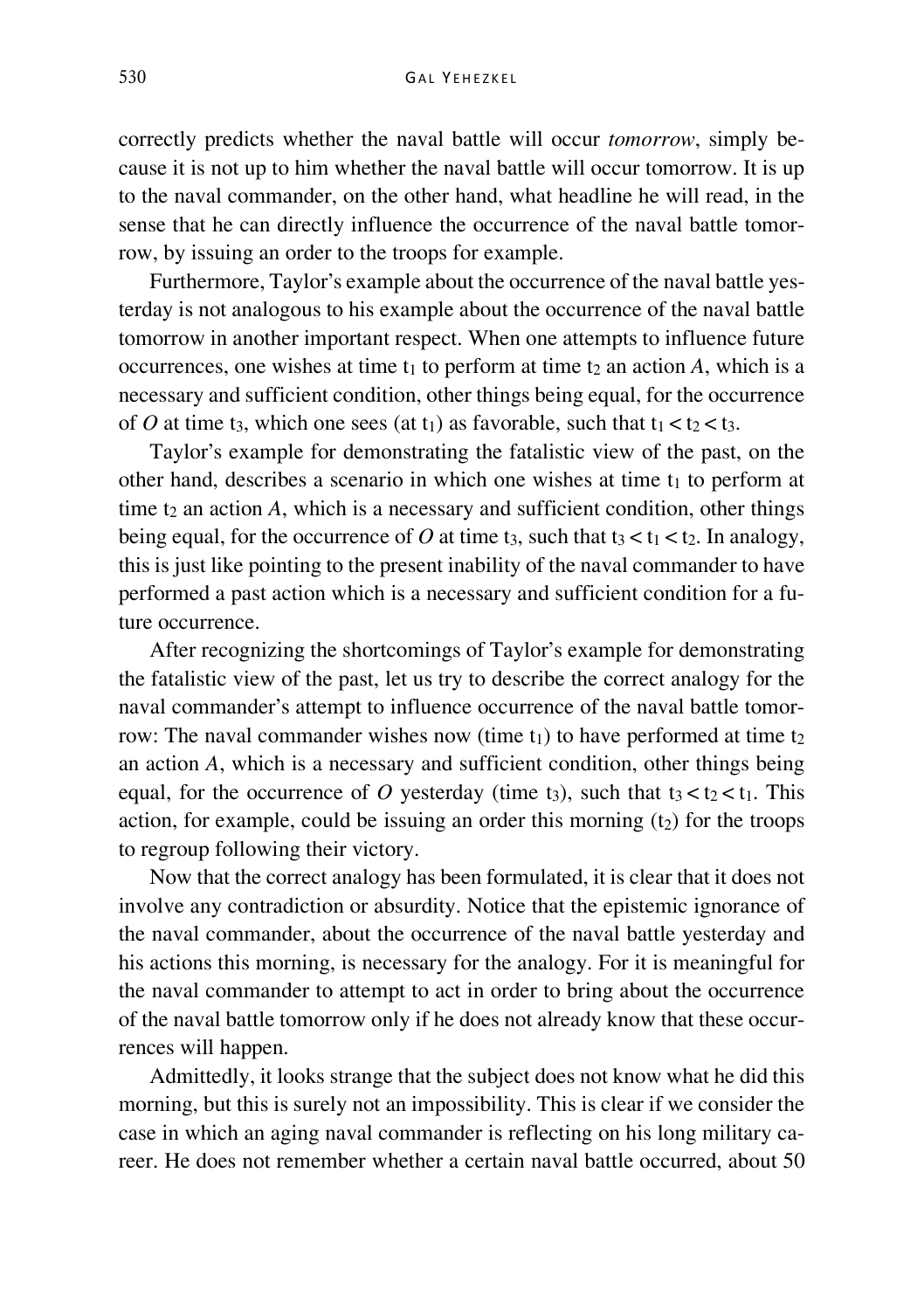years ago, and tries to remember his own actions. He seems to remember that he has issued an order for the troops to regroup following their victory, and hopes that he did issue that order.

If there is an asymmetry between the past and the future in this respect, therefore, it is merely an asymmetry in our knowledge of past and future occurrences, and especially of our own actions. We simply know more about the past than we do about the future. I return to this point in what follows.

It might, however, seem that something is missing from this analogy. When the naval commander contemplates the possible occurrence of a future naval battle, he wishes to bring about the occurrence of this battle with the help of his act. He *intends* to perform an action that would bring about the occurrence of the naval battle tomorrow. On the other hand, when the naval commander contemplates the possible occurrence of a past naval battle, he merely *wishes* that it had occurred.

Admittedly, the term "intends" cannot be applied equally to past actions. The naval commander intends to perform a future action, but cannot "intend to have performed" a past action. However, rather than reflecting an asymmetry between the past and the future, this impossibility reflects an asymmetry in the concept of causality. The analysis of intentions goes beyond the scope of this paper, but what is relevant in our case is a certain "pro" attitude, perhaps a wish, towards a certain action, which will be fulfilled by causing this action.

As I have already made clear, I believe that reversed causality contradicts an inherent asymmetry in our concepts of cause and effect. One cannot therefore "intend to have performed" a past action. This asymmetry, however, does not reflect any asymmetry in our conception of the past and the future. It simply reflects an asymmetry in the concept of causality. The previous examples show that just as events can depend on previous actions and wishes of an agent, events can also depend on subsequent actions and wishes of an agent.

### **3.**

The conclusion of the previous section may seem disappointing, in light of the seeming triviality of the analogy for our attempts to influence the future. Although it sheds light on the symmetry between the past and the future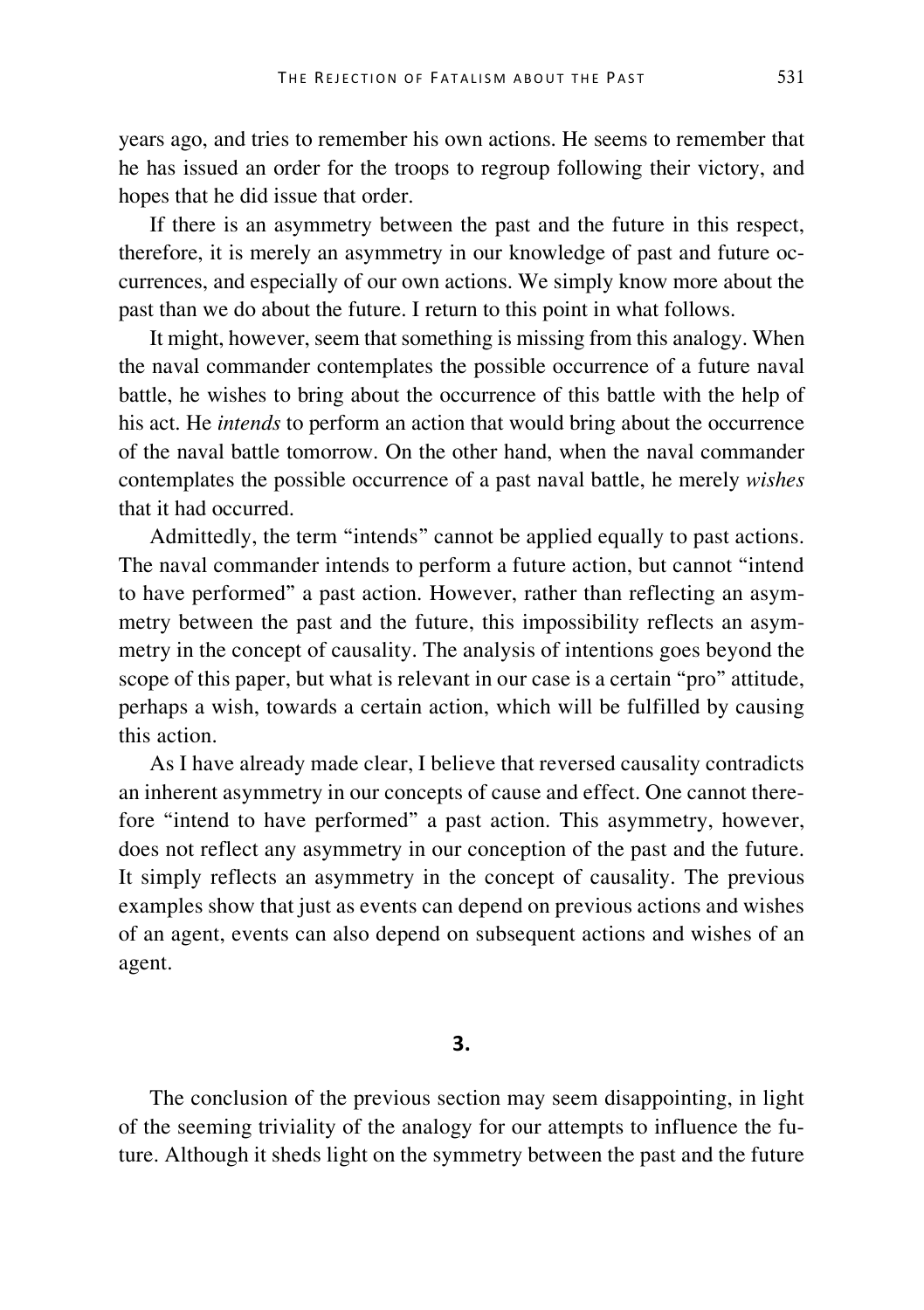it does not imply any change in our attitude towards the past. More specifically, the analogy which is revealed so far does not show that there are circumstances in which one should take into account, while considering what to do, the need to bring about a necessary and sufficient condition for a favorable past event.

Furthermore, it might be expected, given the symmetry between the past and the future, that this possibility would be available. For if later actions can constitute necessary and sufficient conditions, other things being equal, for previous occurrences, why is it not the case that we are taking into consideration, while planning our future actions, the need to bring about the necessary and sufficient conditions for the occurrence of favorable past events?

In this section I show that there is an analogy for our ability to influence future events, which is directed towards past events. Just as it is rational in certain circumstances to attempt to bring about, by our decisions and actions, a necessary and sufficient condition for something to occur in the future (that is, to influence the future), there are possible circumstances in which it would be rational to attempt to bring about, by our decisions and actions, a necessary and sufficient condition for something to have occurred in the past.

Let us begin by describing an example for an attempt to bring about, by the agent's decisions and actions, a necessary and sufficient condition for the occurrence of future events, and then attempt to describe an analogous example, in which it would be rational to attempt to bring about, by the agent's decisions and actions, a necessary and sufficient condition for the occurrence of past events.

Consider the following example. Naomi visits the doctor, who informs her that she has a high level of cholesterol and she must keep a strict diet from now on if she wants to increase her chances of living a long and healthy life. Naomi, who read philosophy for her B.A., points out to the doctor that the future is determinate, and therefore it is irrational on her part to attempt to do anything about the future. As it is already determined that she will, or will not, live a long and healthy life, she does not need to change her diet. It is irrational on her part to start a diet.

However, the doctor points out to Naomi that the fact that the future is determinate does not imply that her decisions and actions are useless. The claim that her future is determined causally, for example, implies that future occurrences are determined at least partly by her choices and actions. It is a fact that people who keep a strict diet tend to live longer and enjoy better health, while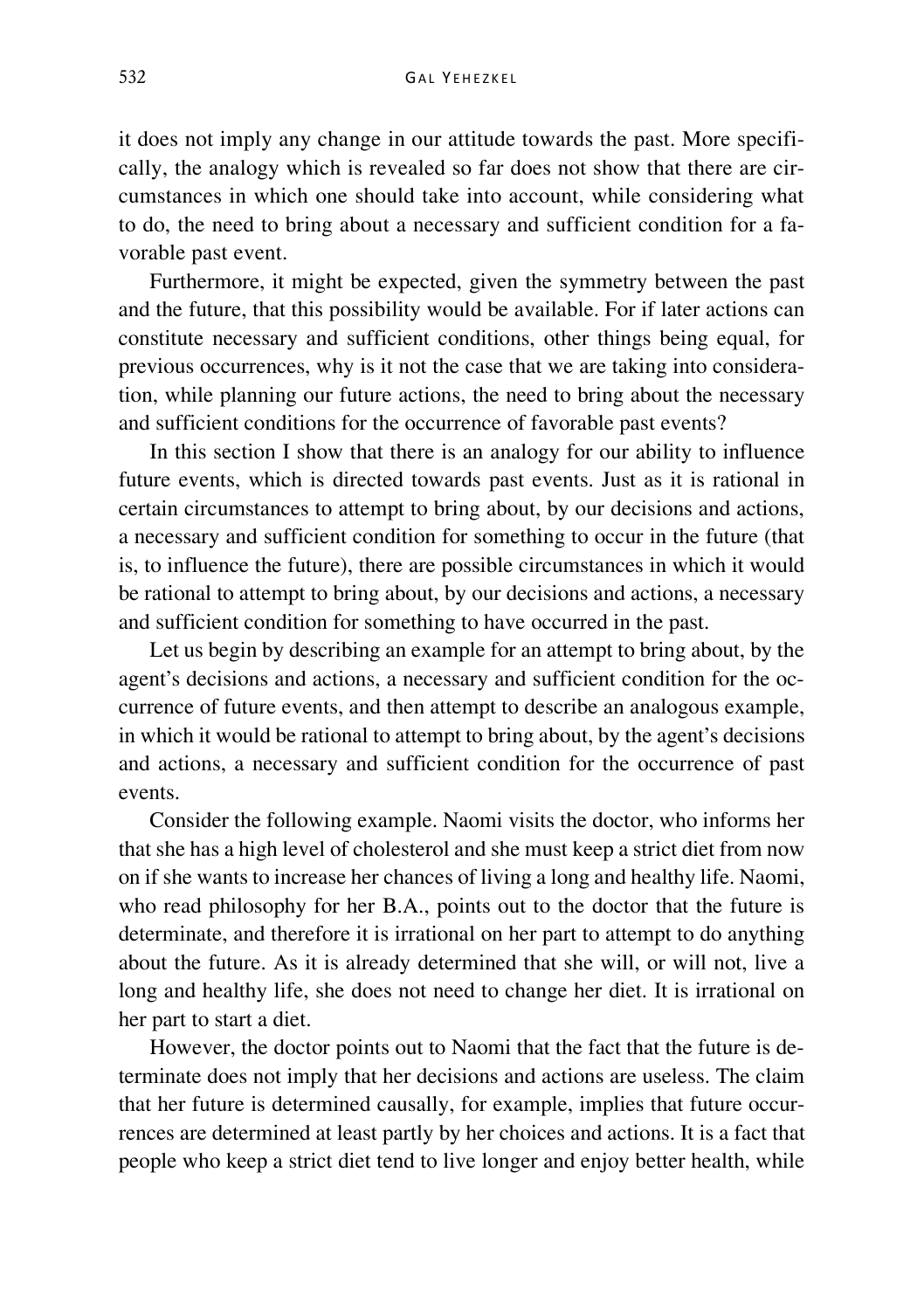those who do not suffer from a variety of diseases. The fact that her decisions are themselves determinate is neither here nor there. Deciding to begin a strict diet and keeping to it is a necessary and sufficient condition for a better future, and so this is the rational choice for her to make. Furthermore, although her decision may itself be determinate, it is not something that is independent of her own considerations. If she is convinced by the fatalist argument, she is doomed, if not, she can expect good health. The rational thing for her to do is therefore to make the decision and keep her diet. I think most of us would agree that the doctor is right, and so the rational thing for Naomi to do is to accept the doctor's advice and begin to diet.

Consider now another scenario. Naomi goes to the doctor. The doctor informs her that in light of a history of high cholesterol levels in her family she herself is more likely to suffer from a high level of cholesterol. Hence if she wants to live a long and healthy life she must follow a strict diet. The doctor also tells her about a recent medical discovery. Biologists have discovered that the correlation between a high level of cholesterol and diet is not the result of a direct link between the two. A third element is involved. A gene has been identified, which is at once associated both with a high level of cholesterol and a general lack of care for health. Research has shown that people who are concerned about their health and who do manage to follow a strict diet over a long period do not carry this gene, and therefore also enjoy low levels of cholesterol and good health. People who are not concerned about their health, and fail to follow a strict diet over a long period, do carry this gene, and therefore also have high levels of cholesterol. Hence, deciding to begin a strict diet and keeping to it is a necessary and sufficient condition for a better future. The doctor therefore recommends Naomi to keep a strict diet, in order to ensure that she will enjoy a long and healthy life.

Naomi might object that the doctor is advising her to do something impossible, that is, to affect the past. Surely, if she carries this gene from birth, it is irrational of her to attempt to avoid inheriting this gene by her present decision and future actions. Either she has already inherited this gene, and therefore it is pointless for her to keep a strict diet, or she did not inherit this gene, and therefore it is pointless for her to keep a strict diet. The most that deciding and keeping her diet can do is indicate whether she carries this gene or not, but she cannot do anything about the past. That is, the only function that her attempt to keep a strict diet can serve is epistemological, that is, it can teach her that she does not carry this gene, and that she can expect to live a long and healthy life.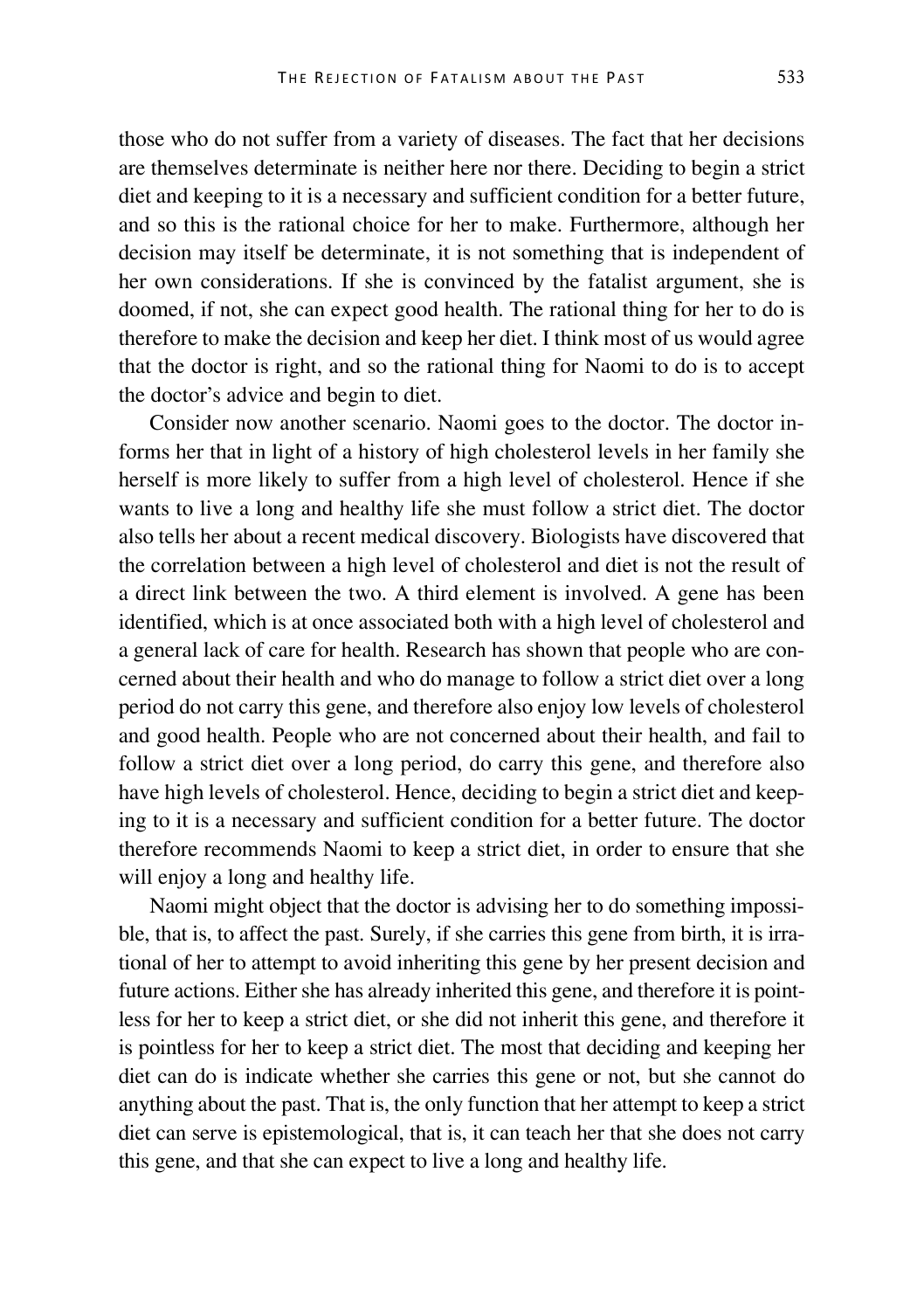In response, the doctor tells Naomi that backwards causation is not involved here. The relevant factor is that there is a natural law which establishes a link between caring about one's health by adhering to a strict diet and the absence of this gene. If Naomi decides to the contrary, regardless of her reasons (for example, she might be persuaded by fatalistic considerations about the past), she carries the gene, and her future is not bright. If she does decide to keep a strict diet, she does not carry this gene, and will enjoy a long and healthy life. If the rational thing for Naomi to do in the previous example is to accept the doctor's advice and begin to diet, by analogy it is also the rational thing to do in this example.

Some may object that her decision to keep a strict diet is merely a way of finding out whether she carries the gene or not (Dummett, for example, discusses a similar objection—see Dummett 1954, 35-37). In this respect this example seems asymmetrical with attempts to influence the future, for in these latter cases we are trying to bring about an occurrence, rather than merely discover whether it is about to occur or not.

In order to tackle this objection, the difference between attempting to bring about something and merely trying to find out whether something occurs or not should be clarified. To begin with, if the naval commander wishes to bring about the occurrence of the naval battle tomorrow, he attempts to perform an action which is a necessary and sufficient condition for the occurrence of the naval battle. For example, he can issue a command for the troops to attack the enemy fleet. If the naval commander merely wants to know whether the naval battle will occur tomorrow, he will usually perform an action which is a sufficient condition for *knowing* whether the naval battle will occur or not. For example, he can read intelligence reports on the position and possible intentions of the enemy. Notice that his action is not a sufficient condition for the battle to occur or not.

Similarly, if Naomi only wants to find out whether she carries the gene or not she can perform a genetic test. Her taking the genetic test is neither a sufficient condition for her carrying the gene, nor for her not carrying the gene (notice the analogy for reading the headline in order to find out whether a naval battle occurred yesterday or not). If Naomi keeps a strict diet, on the other hand, it is a necessary and sufficient condition for not carrying the gene. Hence, her attempt to keep a strict diet is not merely an attempt to discover whether she carries the gene or not, and is symmetrical with an attempt to bring about future occurrences.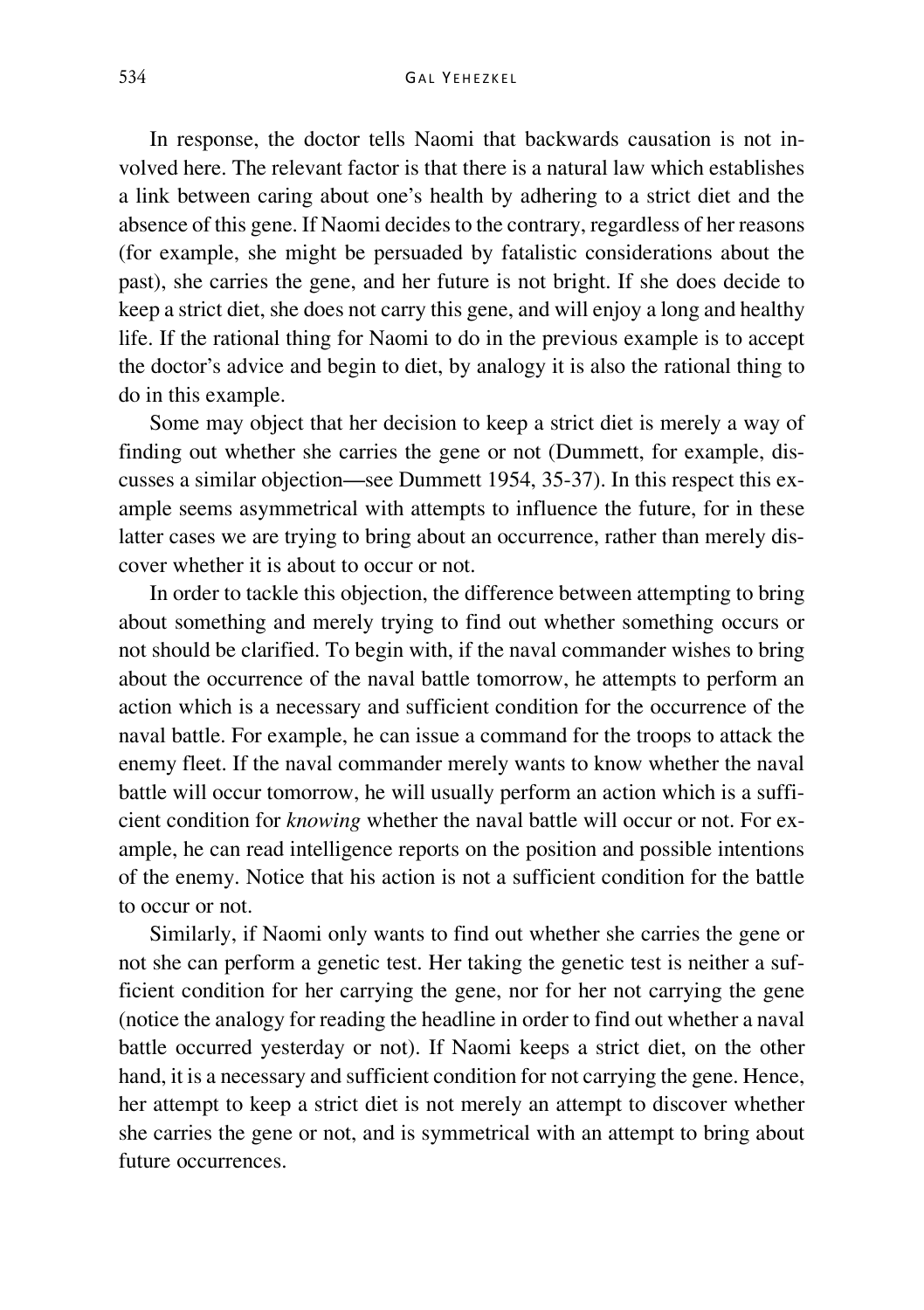In many cases, therefore, when one attempts to find out whether an event is about to happen, one's actions are not a sufficient condition for the occurrence or the non-occurrence of this event. There are, however, cases in which one attempts to perform an action which is a sufficient condition for the occurrence of an event, in order to find out whether this event occurred or not. For example, one can attempt to raise one's right hand in order to find out whether the surgery which was supposed to recover the mobility in the right arm was successful. Surely, in this case one is not trying to secure the success of the surgery that has been undergone, but merely to find out whether the surgery was successful or not.

The difference between the last example and Naomi's attempt to keep a strict diet is that Naomi is trying to provide a *necessary* and sufficient condition, other things being equal, for not inheriting this gene. The raising of the arm, on the other hand, is merely a sufficient condition for the success of the surgery. Hence, if one does not want to know whether the surgery was successful, and refuses to attempt to raise one's arm, one's decision and actions do not imply anything regarding the success of the surgery. In this case it is justified to say that an attempt to raise the arm is merely a way to find out whether the surgery was successful or not.

Naomi's attempt to keep a strict diet is therefore unlike an attempt to discover whether she carries a gene which is associated, for example, with the Tay-Sachs disease. The existence of the Tay-Sachs gene does not depend on her decision to examine its existence, or indeed on any decision or action she makes. Hence, her only consideration is epistemological, that is, whether she wants to know if she carries the gene or not. However, Naomi's attempt to keep a strict diet is different, and she should consider the fact that her decision and action can constitute a necessary and sufficient condition for her not carrying this gene, which would ensure that she lives a long and healthy life, or for her carrying this gene. It is an attempt to bring about by our decisions and actions a necessary and sufficient condition, other things being equal, for something to have occurred in the past.

So far I have described a scenario in which we aim to secure favorable future occurrences, that is, a long and healthy life. For this purpose, Naomi attempts to bring about, by her actions and decisions, a necessary and sufficient condition for something to have occurred in the past. This is not the only possible scenario in which one may be required to take into consideration, while deciding how to act, the need to bring about a necessary and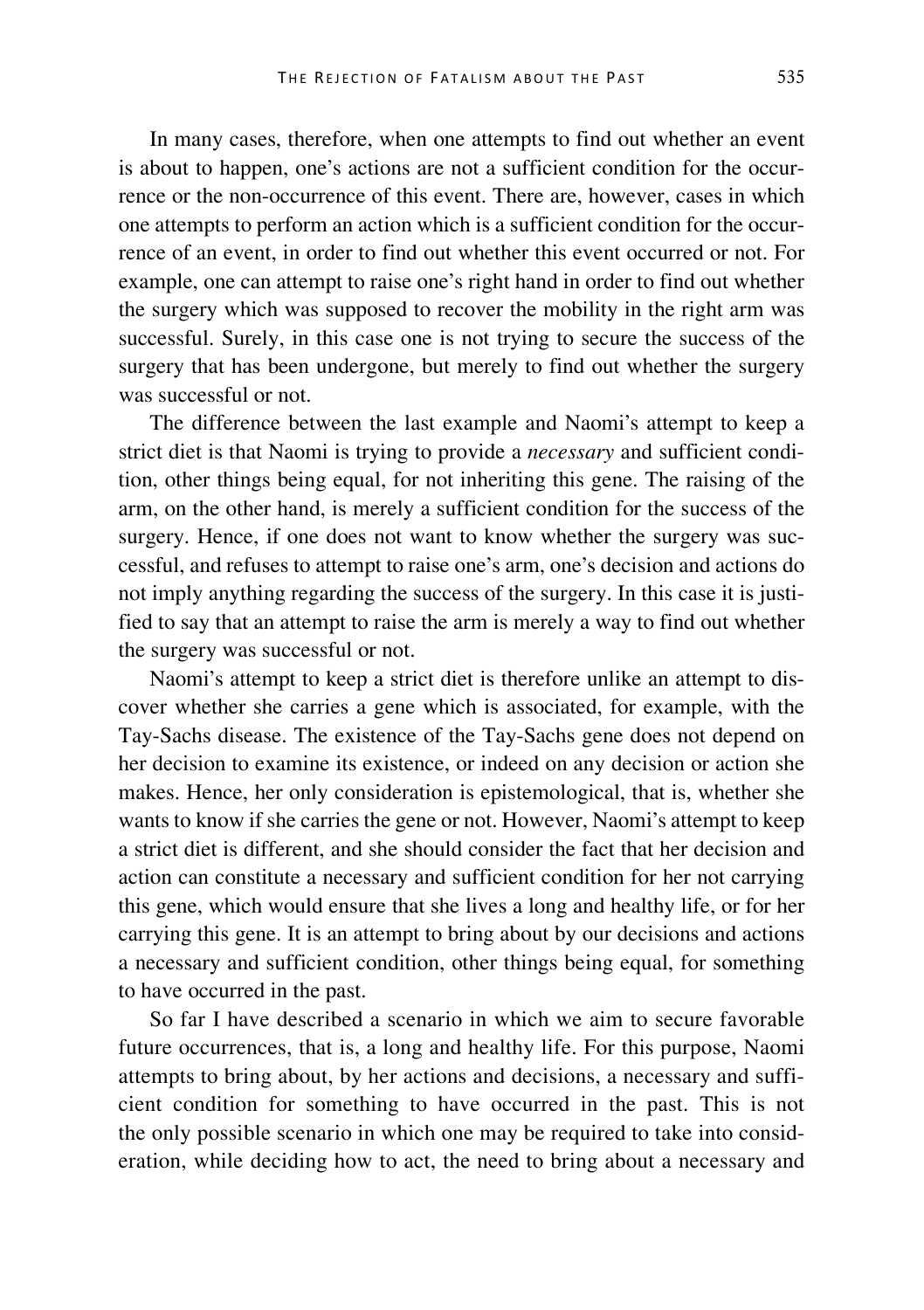sufficient condition for something to have occurred in the past. Another possible scenario is one in which the subject's goal is a favorable past occurrence.

Consider the following scenario. Lucy is seeing a psychologist. She is afraid that she was abused as a child, but does not remember clearly what happened. In response, the psychologist tells her of a recent discovery she made. While attempting to use bungee jumping as a method for teaching her patients how to control their fears she uncovered a surprising correlation between refusal to engage in bungee jumping, for any reason at all, and a background of abuse in childhood. All and only the people who were abused in childhood, whether they had recollection of this abuse or not, either rejected the suggestion outright or withdraw at the last minute from jumping, relying on countless excuses for why they should not engage in this activity. Although she does not know how to explain this correlation, it is an established correlation. The psychologist then suggests that Lucy should bungee jump, just in order to ensure that she was not abused as a child.

Lucy might object that the psychologist is advising her to do something impossible, that is, to affect the past. She obviously prefers not to have been abused as a child. However, this is not up to her now. Although her bungee jumping may have an epistemological significance, that is, it can teach her that she was not abused, it cannot affect the past.

In response, the psychologist denies that reversed causality is involved here. The only relevant factor here is a correlation between her current decisions and actions and her past. Furthermore, it is not merely a way of discovering whether she was abused or not. An x-ray of her hand is a way of discovering whether she broke her hand as a child or not. In this latter case, her taking the test, or her refusal to be examined, does not imply anything about whether she broke her hand as a child or not. The only relevant consideration is whether she wants to know if she broke her hand or not. However, her refusal to bungee jump would imply that she was abused as a child, while her bungee jumping would imply that she was not abused as a child. The reason she should bungee jump is not epistemological, but rather to ensure that she was not abused as a child. The rational thing for Lucy to do, if she wants to ensure that she was not abused as a child, is to decide to do the bungee jump, that is, to attempt to bring about a necessary and sufficient condition for favorable past occurrences.

The two examples I have put forward in this section show that there are possible circumstances in which it would be rational to attempt to bring about,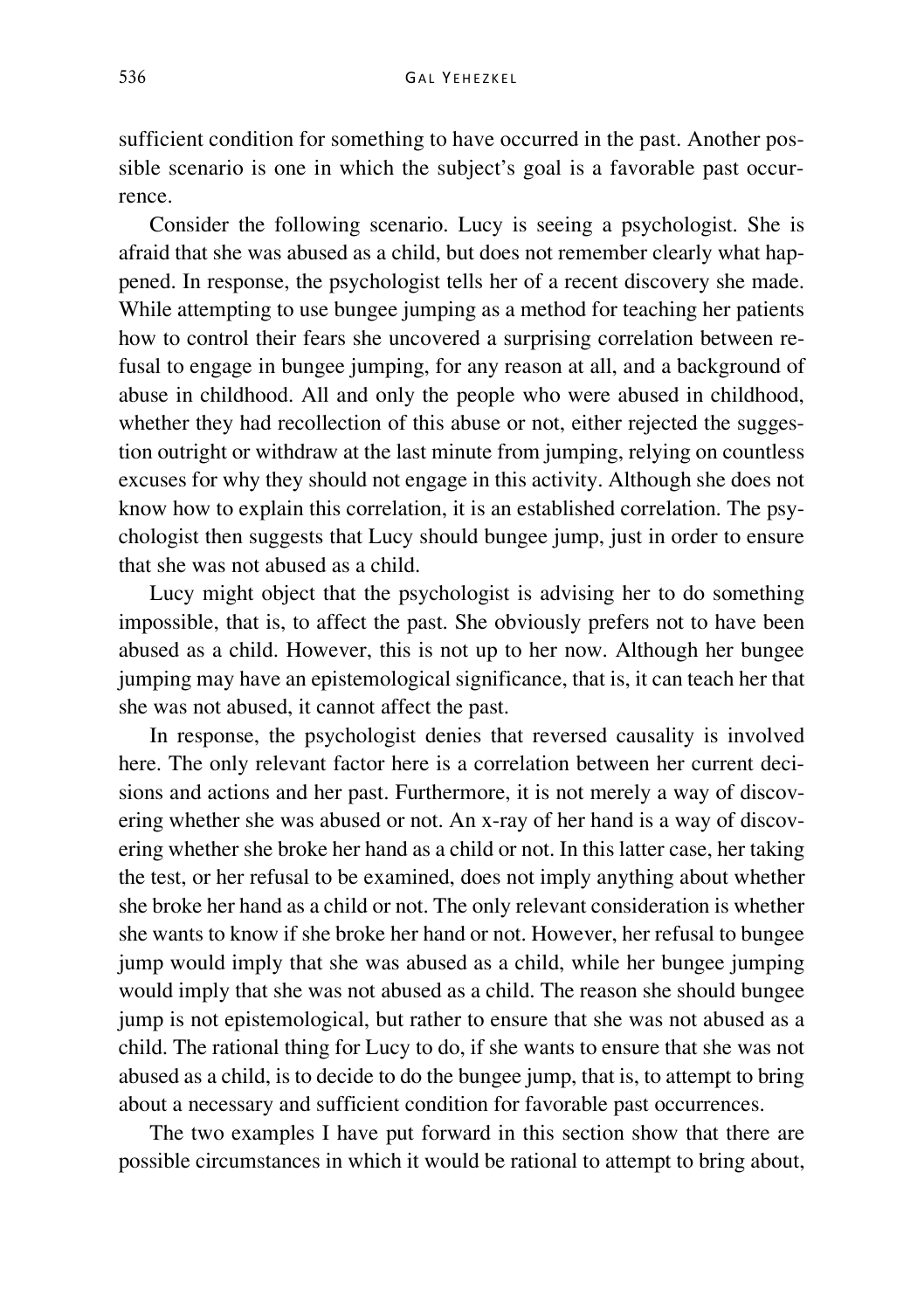by our decisions and actions, a necessary and sufficient condition for something to have occurred in the past, just as it is rational to attempt to bring about, by our own decisions and actions, a necessary and sufficient condition for something to occur in the future. Hence it seems that the only asymmetry between the past and the future in this respect lies in a contingent fact, according to which the past is more independent of our decisions and actions than the future.

#### **4.**

The conclusion of this paper is that there are possible circumstances in which it would be rational to attempt to bring about, by our decisions and actions, a necessary and sufficient condition, other things being equal, for something to have occurred in the past. Although these attempts do not involve backwards causality, they are symmetrical with our attempts to bring about, by our own decisions and actions, a necessary and sufficient condition for something to occur in the future. Although the past is more independent of later intentions and actions than the future is independent of previous intentions and actions, this difference is a difference of degree rather than a difference of kind. That is, the difference between the past and the future in this respect rests on a contingent fact, rather than a genuine asymmetry between the past and the future.

## References

- ARISTOTLE (1963): *Categories and De Interpretatione*. Oxford: Oxford University Press.
- CHISHOLM, M. R. & TAYLOR, R. (1960): Making Things to Have Happened. *Analysis* 20, No. 4, 73-78.
- DIEKEMPER,J. (2005): Logical Determinateness, Fixity, and the Symmetry of Time. *Philosophical Papers* 34, No. 1, 1-24.
- DUMMETT, M. (1954): Can an Effect Precede Its Cause? *Proceedings of the Aristotelian Society, Supplementary Volume* 28, 27-44.
- HUME, D. (1978): *A Treatise of Human Nature*. Oxford: Oxford University Press.
- MAKEPEACE, P. (1962): Fatalism and Ability II. *Analysis* 23, No. 2, 27-29.
- MARKOSIAN, N. (1995): The Open Past. *Philosophical Studies* 79, No. 1, 95-105.